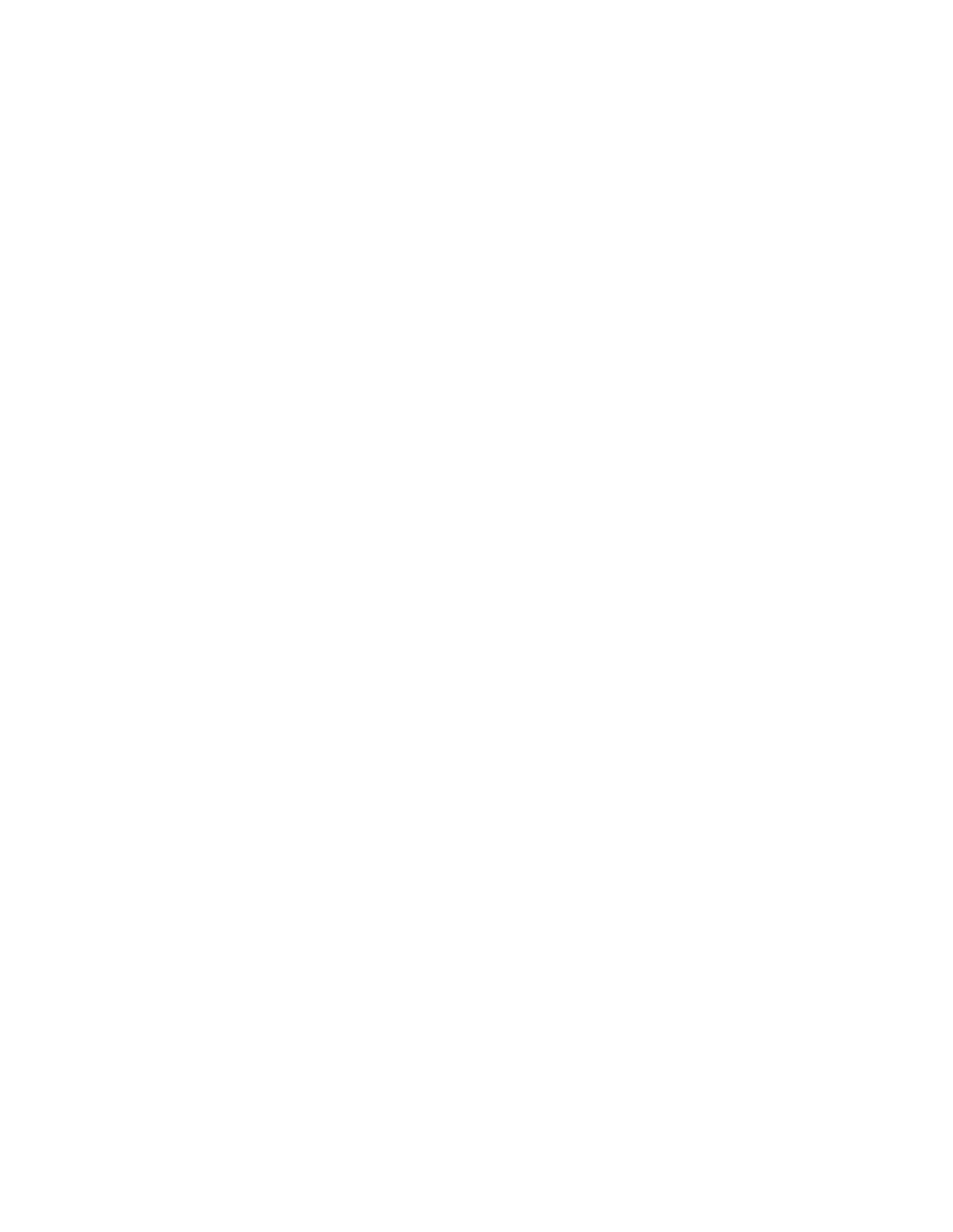# **STILLHOUSE CREEK 2021 ANNUAL HOMEOWNERS MEETING MINUTES May 20, 2021 at 6:00 p.m. Vertical Church**

- 1. Jacob Thomas, Board President of the Association, called the Meeting to Order at 6:04 pm, welcomed all Residents and introduced Julie Hardy with Homeland Neighborhood Mgmt.
- 2. Julie Hardy with Homeland Neighborhood Management established a Quorum and Waiver of Notice. She reviewed the minutes from February 25, 2020 meeting. With no changes or updates, a motion was received and seconded from the audience to approve. The motion was unanimously passed.
- 3. Julie reviewed all 2020 final financial activity of Stillhouse Creek. She asked for and answered all financial questions. A motion and second was made to approve and accept the financials and it was done so by unanimous vote.
- 4. The floor was opened for board nominations. With none, Julie indicated that the current Board of Directors recommended the following slate of directors for 2021 and they introduced themselves:

Johnny Adams Amanda Leigh Conner (absent from meeting) Jason Klamm Brooke Stevens (absent from meeting) TJ Taylor Jacob Thomas Derick Vance

Motion to accept the nominees was received and seconded. Unanimous vote was made in favor of these nominees. A member from the audience expressed appreciation for the board's ongoing efforts.

- 5. The board discussed projects planned for the year and completed last year, including walking trail projects.
- 6. Question and Answer time was then opened and residents asked various questions which were answered by board members and/or HLNM. Also, the board requested committee volunteers.
- 7. There being no further business, with the board and Julie staying on hand after meeting for any specific needs, a motion was received and second to adjourn the meeting at approximately 6:49 p.m.